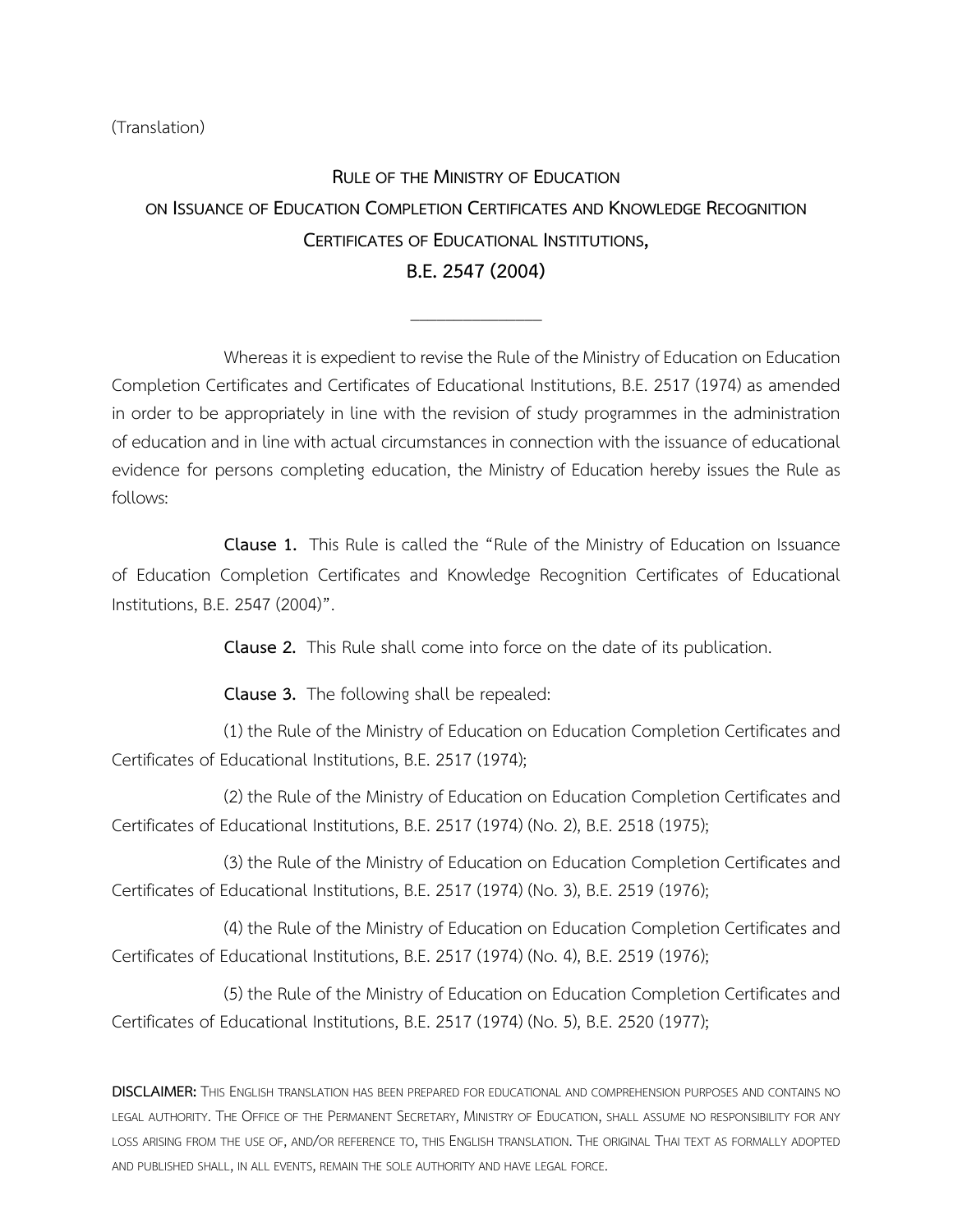(6) the Rule of the Ministry of Education on Education Completion Certificates and Certificates of Educational Institutions, B.E. 2517 (1974) (No. 6), B.E. 2520 (1977);

(7) the Rule of the Ministry of Education on Education Completion Certificates and Certificates of Educational Institutions, B.E. 2517 (1974) (No. 7), B.E. 2520 (1982).

**Clause 4.** This Rule shall apply to all types of educational institutions which provide education under study programmes of study of the Ministry of Education or approved by the Ministry of Education, where such study programmes require the issuance of education completion certificates as evidence of the completion of the education.

**Clause 5.** In issuing education completion certificates, an educational institution shall take action as follows when the person who has completed the education submits an application in writing to the head of the educational institution:

(1) when the educational institution has fully entered particulars in an education completion certificate in accordance with the written form of education completion certificates and the authorised person has entered a signature, the educational institution may issue such education completion certificate;

(2) in the case where the education completion certificate as received by the person who has completed the education is lost or so damaged as to be unusable, the educational institution shall make a copy of its original counterpart and the head of the educational institution shall enter a signature in certification of accuracy of the copy.

**Clause 6.** The issuance of knowledge recognition certificates shall be permissible in the case where an educational institution is unable to issue education completion certificates under Clause 5. In this regard, the educational institution shall examine the evidence of education completion, academic transcript and other academic evidence which form the conclusion that the person concerned has completed the education.

In the case where the evidence of education completion, academic transcript or other academic evidence has been lost, the educational institution shall conduct inquiries and gather evidence for submission to the agency of its affiliation which is of higher hierarchy by one level and, if such agency considers that the evidence is reliable, it may grant permission to the educational institution for the issuance of a knowledge recognition certificate.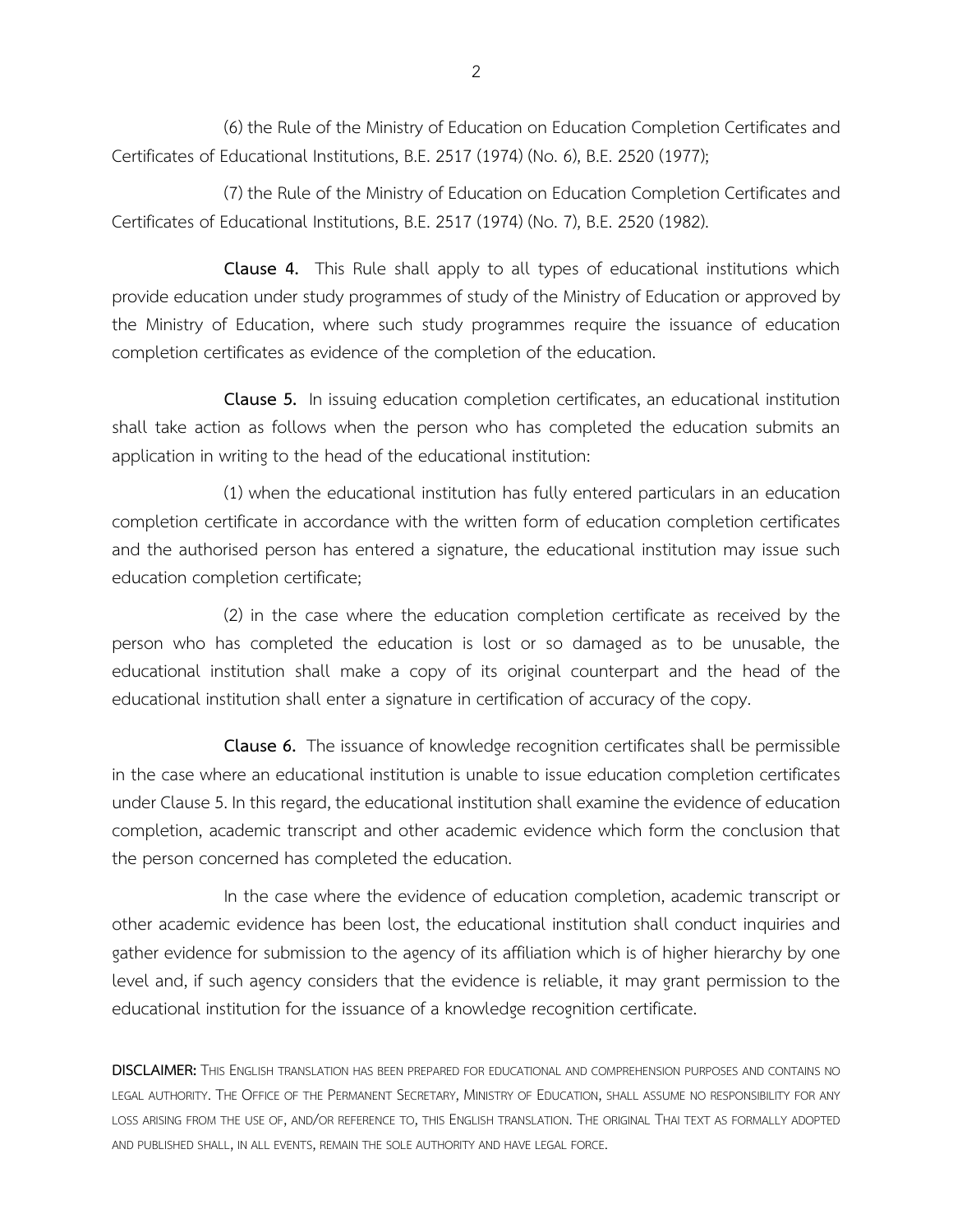Knowledge recognition certificates shall be in accordance with the form attached hereto.

**Clause 7.** In the case of an educational institution which is dissolved for any reason whatsoever or a private school which is transferred to the State, the head of its unit in charge of the retention of evidence of such educational institution shall be the issuer of education completion certificates or knowledge recognition certificates under Clause 5 or Clause 6, as the case may be.

**Clause 8.** Educational institutions may collect a fee for the issuance of education completion certificates or knowledge recognition certificates at the rate not exceeding 100 Baht a copy.

**Clause 9.** The Permanent Secretary for Education shall have charge and control of the execution of this Rule and shall have the power to interpret and decide questions in connection with the execution of this Rule.

> Given on the 30<sup>th</sup> Day of September B.E. 2547 (2004). Mr. Adisai Potaramik (Mr. Adisai Potaramik) Minister of Education